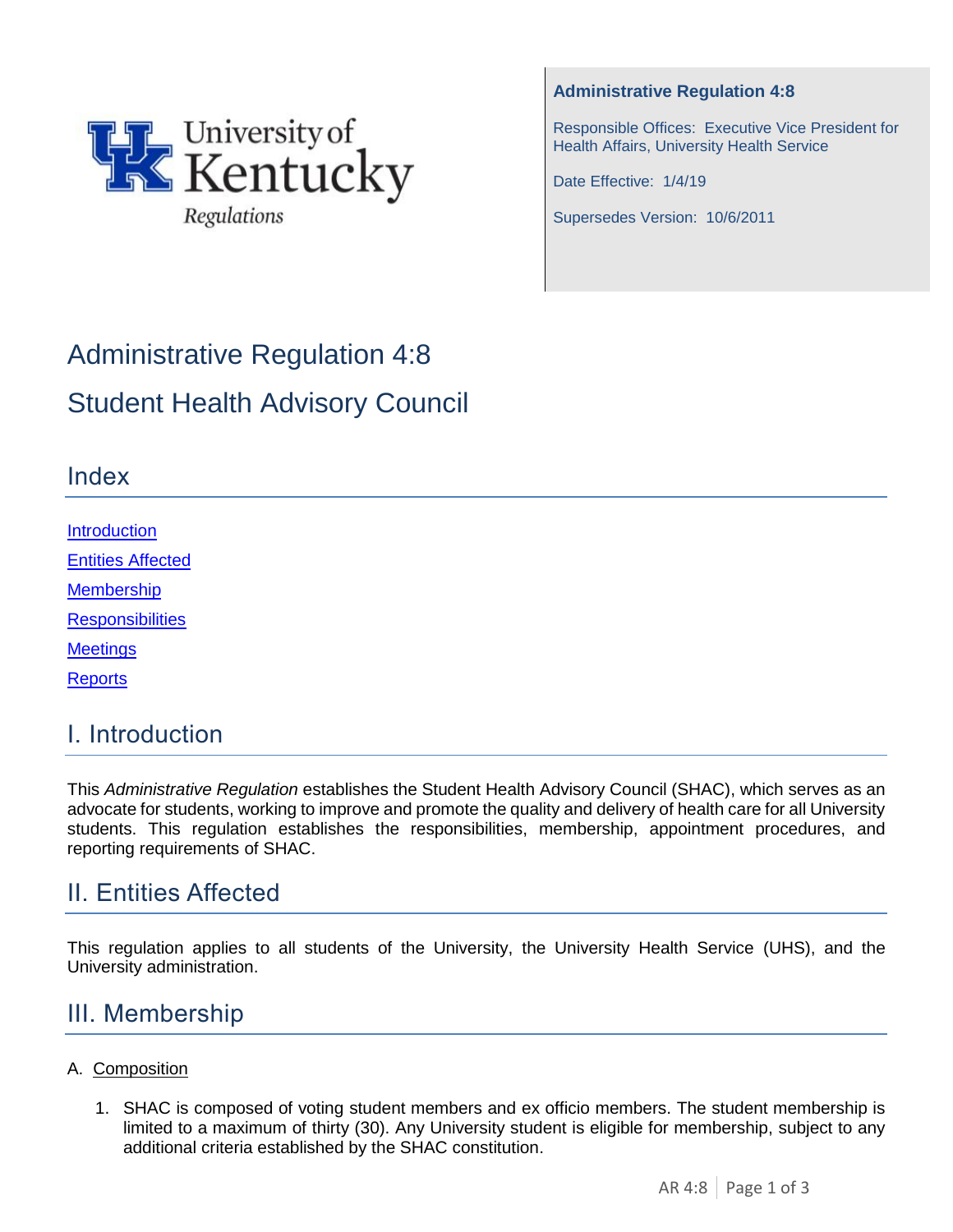- 2. Interested students may self nominate to the committee by application. The applications and additional requirements for membership are available at the SHAC website, <https://ukhealthcare.uky.edu/university-health-service/health-education/shac>.
- 3. The UHS Clinical Administrator, SHAC advisor, and SHAC officers serve as the membership selection committee.
- 4. Membership terms are for one academic year (August to May), and a student may be reappointed for consecutive terms. A student who is approved for membership is expected to serve as an active member and maintain membership criteria as set forth in the SHAC constitution. The SHAC officers and SHAC advisor may recommend removal of a member who does not sustain the expectations of membership.
- 5. Ex-officio members of SHAC include a representative of the UHS administration, the Executive Vice President for Health Affairs or designee, and the Associate Provost for Student and Academic Life or designee.

#### B. Officers

- 1. The SHAC officers consist of a chair and a vice chair, selected annually by the membership selection committee based on merit and candidate interviews. The term of office for the chair and vice chair is one academic year (August to May). The chair and vice-chair are required to hold office hours. Additional criteria for these positions is documented in the SHAC constitution.
- 2. The SHAC advisor will assist the chair and vice chair in planning events and membership recruitment. The SHAC advisor is responsible for monitoring the SHAC budget and expenditures.

### <span id="page-1-0"></span>IV. Responsibilities

The Student Health Advisory Committee responsibilities include:

- A. Acting as a liaison between students and the University in matters concerning student health;
- B. Voicing student opinions on health needs, health services/fees, insurance, and policies and procedures affecting student health;
- C. Assisting UHS in informing students about health services and programs available to them, both on and off campus;
- D. Obtaining student opinion concerning health needs, health care, and health care financing;
- E. Forwarding student suggestions and problems to the appropriate UHS employees and working with them toward satisfactory solutions;
- F. Assisting in the development of new student health programs;
- G. Monitoring the health fee structure and the student group insurance plan and making recommendations for changes in either program ot the Human Resources Benefits office; and
- H. Providing performance feedback for the SHAC advisor and other UHS employees as appropriate and as requested by the UHS administration.